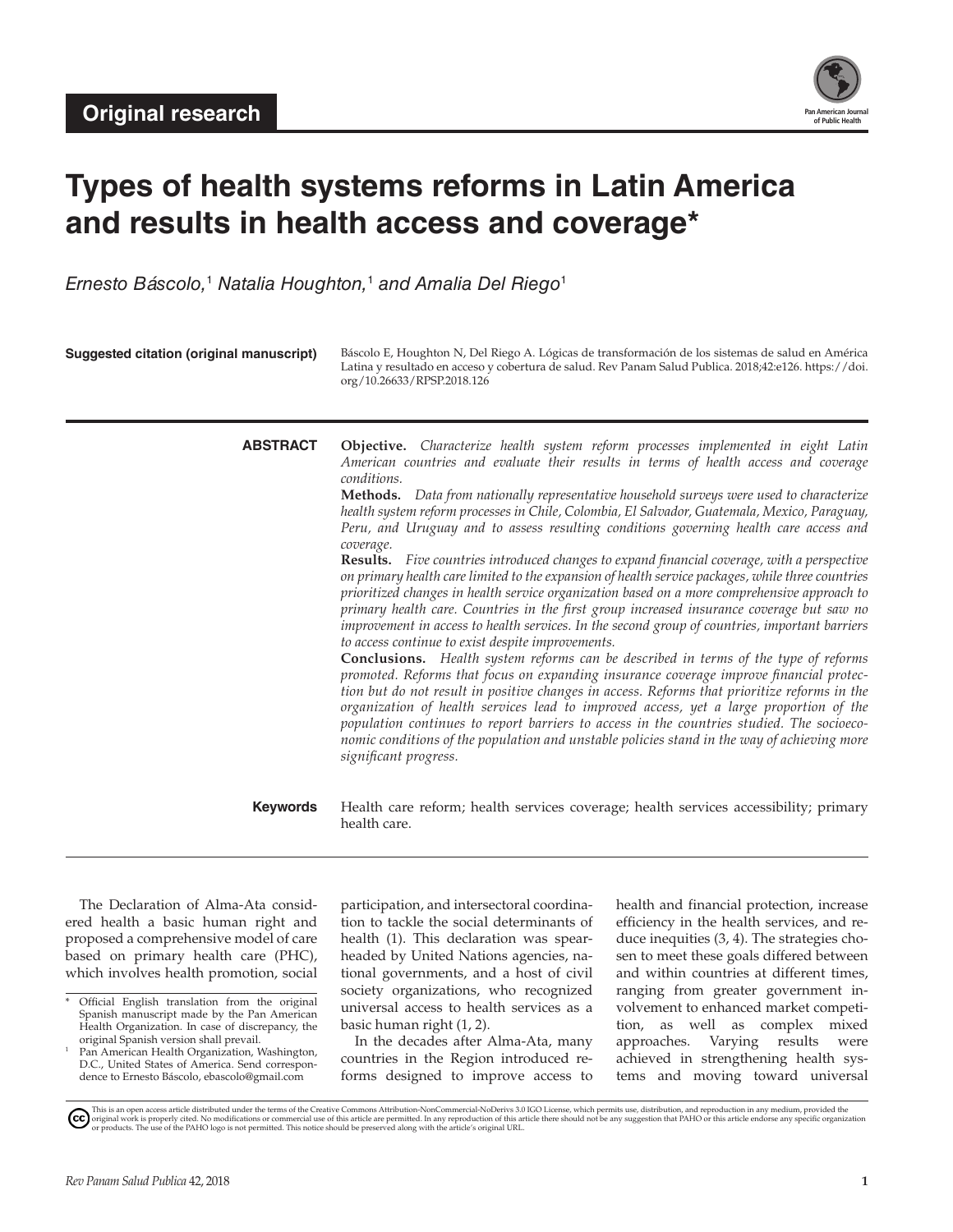access to health and universal health coverage (4–6).

In response to the unmet challenges (7), the Member States of the Pan American Health Organization (PAHO) adopted Resolution CD53/5.R14 "Strategy for Universal Access to Health and Universal Health Coverage" (8), containing strategic lines of action to transform or strengthen health systems. (8). PA-HO's recent publication, *Health in the Americas+, 2017 edition* (4), distinguishes two types of health system reform, depending on the type of changes in governance: reforms based on changes in health insurance to increase financial coverage of the population, and reforms based on changes in the organizational model of health services, aimed at improving the conditions of access to the services (4). However, there are no systematic studies that would make it possible to characterize these types of reforms and their respective results in health service coverage and access.

Examining the strengths and weaknesses of the different types of health system reform is essential for developing health policies aligned with universal access to health and universal health coverage. In support of this effort, the purpose of this article is to characterize the types of health system reform according to how they were previously defined (4) in eight Latin American countries and to review the results in terms of the conditions of health access and coverage.

#### **MATERIALS AND METHODS**

A descriptive approach was used to characterize the health system reform processes of Chile, Colombia, El Salvador, Guatemala, Mexico, Paraguay, Peru, and Uruguay by measuring their conditions of access and coverage in the past five years. These countries were selected because reform processes have been in place there since the 1990s (1993 to 2015) to improve the conditions of access and coverage, and because of the availability of open data from population surveys relevant to this study.

#### **Characterization of reform processes**

The reform processes were characterized by the type of reform identified in the PAHO publication (4), which distinguishes two types of health system

reform: changes driven by the demand for health services or by the supply of health services.

Reforms centered on changes in the supply of services can be recognized by the presence of innovations in the organizational structures for managing the health services network. These reforms are focused on changes in the model of care and the production of health services. The reforms of demand-driven health systems can be recognized by the introduction of economic incentives in the institutional arrangements governing insurance and the promotion of competition as factors that stimulate changes in the rest of the health system (4).

The following dimensions were considered in characterizing these types of reforms in the countries studied: the defined objectives, the assumed approach to PHC and its scope, and the type of innovations proposed in health system governance. "Governance" is understood as the institutional arrangements that regulate critical health system resources. The approach to PHC was analyzed through the classification of PHC as a package of services, as the first level of care, or as a strategy for transforming the health services system.

This analysis was based on a review of secondary information sources, including indexed publications and studies of reports issued by development agencies and United Nations agencies. Important policy papers and legislative documents from each country were also included. Information was gathered and analyzed using a common matrix for all the countries, organized by the dimensions used to characterize health system reform processes. SciELO, LILACS, ScienceDirect, Elsevier, Google Scholar, MEDLINE, and PubMed were the databases searched to obtain information. The following keywords were used (in English and Spanish): PHC OR primary health care OR health systems, Region of the Americas OR Latin America, health reform OR health care reform OR health sector reform OR national health policy. The literature review was conducted independently by two authors. Only articles in English and Spanish were considered.

Data from the World Bank and the United Nations Development Program (UNDP) were used to explore the gross domestic product (GDP) and human development index (HDI) of the countries studied.

### **Measurement of health service access and insurance coverage**

The conditions of health service access and insurance coverage were analyzed using cross-sectional data from representative national household surveys (Table 1). For trend assessment, the data from at least two different years between 2010 and 2016 were analyzed for each country. To guarantee greater homogeneity among the countries, the variables from all the surveys used in this study were carefully reviewed and selected (Table 2).

Using the Andersen model (9–13), access was measured in this study by the ability to obtain health services when needed. Individuals who had a health problem and responded affirmatively that they had been seen either in a health facility or by a health professional, or by both, represented the population with access to health services. Those who responded negatively were considered to be without access.

The reasons why individuals could not access the health services were divided into seven categories based on the dimensions of access defined by Penchansky and Thomas (14): acceptability (negative perception of the quality of care and treatment by staff), wait time (delays at the health center or wait to obtain an appointment), convenience (lack of time), availability (lack of drugs or health workers), distance (lack of nearby care); economic factors (inability to pay for the services), and cultural factors (mistrust of physicians, language, preference for indigenous, homeopathic , or alternative medicine, or impediments created by a member of the household).

Insurance coverage levels were measured through questions about affiliation with a financial protection or health insurance program. The variables of socioeconomic status found in national surveys were used to calculate the conditions of insurance access and coverage in the poorest and wealthiest segments of the population. Household income was a proxy for socioeconomic status, except in Peru, where household expenditure was used.

## **RESULTS**

Table 3 presents the characterization of the health system reforms. Five countries (Colombia, Chile, Mexico, Peru, and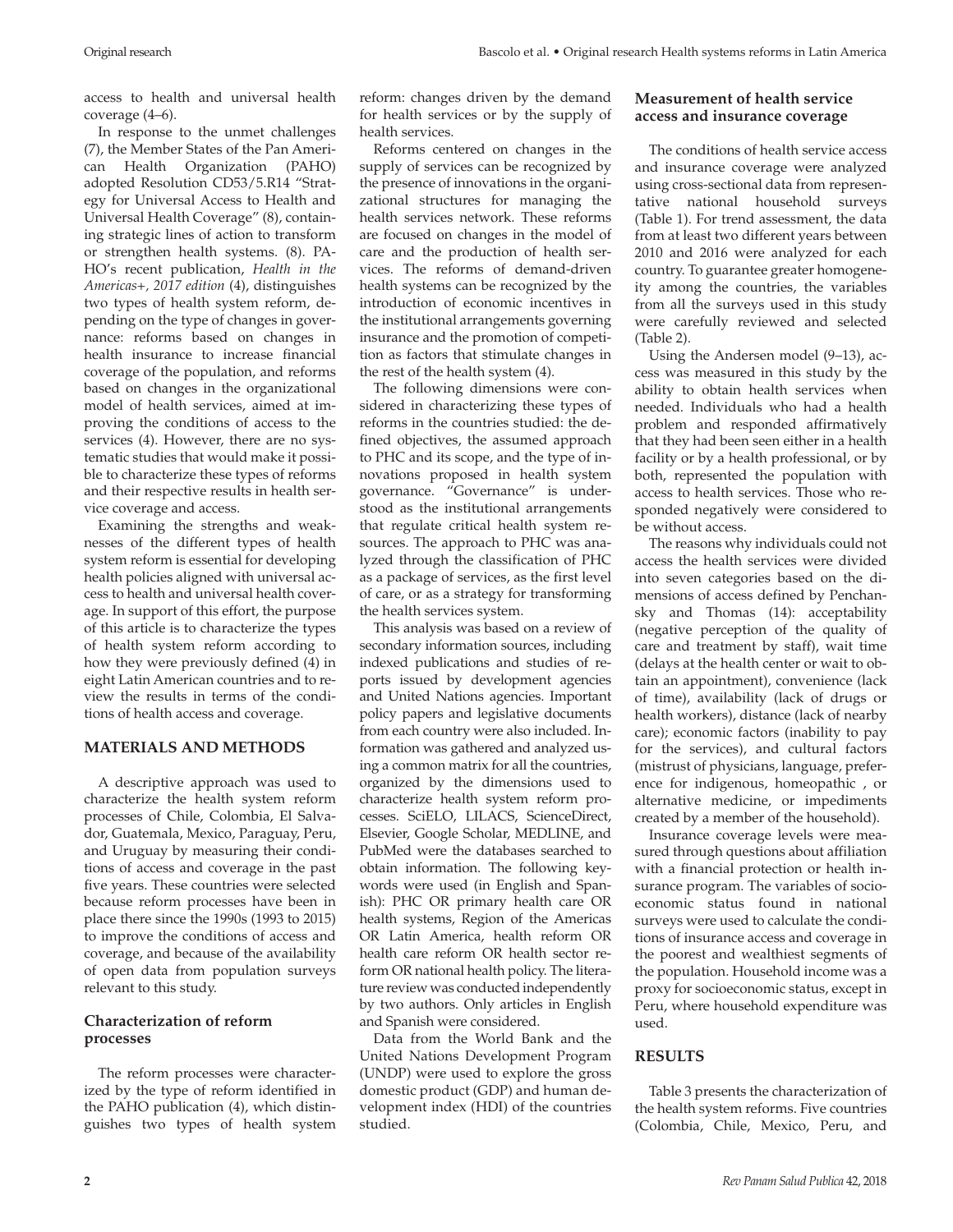**TABLE 1. Surveys used for evaluating access and coverage in selected Latin American countries**

|             |                                                        |       | Survey sample |             |  |  |
|-------------|--------------------------------------------------------|-------|---------------|-------------|--|--|
| Country     | Database                                               | Years | Households    | Individuals |  |  |
| Chile       | National Socioeconomic Characterization Survey (CASEN) | 2013  | 66 725        | 218 491     |  |  |
|             |                                                        | 2015  | 83 887        | 266 968     |  |  |
| Colombia    | National Quality of Life Survey (ECD)                  | 2010  | 14 268        | 53 453      |  |  |
|             |                                                        | 2016  | 22 4 54       | 74 349      |  |  |
| El Salvador | Multipurpose Household Survey (EHPM)                   | 2011  | 5716          | 10 0 29     |  |  |
|             |                                                        | 2016  | 20 609        | 70 948      |  |  |
| Guatemala   | National Survey on Living Conditions (ENCOVI)          | 2011  | 13 482        | 66 523      |  |  |
|             |                                                        | 2014  | 11 536        | 54 822      |  |  |
| Mexico      | National Household Income and Expenditure              | 2012  | 9 0 0 2       | 33726       |  |  |
|             | Survey (ENIGH)                                         | 2014  | 19 479        | 73 592      |  |  |
| Paraguay    | Ongoing Household Survey (EPH)                         | 2012  | 5 2 8 8       | 21 151      |  |  |
|             |                                                        | 2016  | 10 219        | 37814       |  |  |
| Peru        | National Household Survey (ENAHO)                      | 2010  | 21 496        | 88 055      |  |  |
|             |                                                        | 2016  | 35 785        | 131 280     |  |  |
| Uruguay     | Continuous Household Survey (ECH)                      | 2012  | 43 839        | 120 462     |  |  |
|             |                                                        | 2016  | 45 158        | 118 591     |  |  |

**TABLE 2. Variables used to measure access and insurance coverage levels in selected countries in the Region of the Americas**

| Variable              | Country survey                                                                                         | Type of variable                                                                                                                                                                                                                                                                               |
|-----------------------|--------------------------------------------------------------------------------------------------------|------------------------------------------------------------------------------------------------------------------------------------------------------------------------------------------------------------------------------------------------------------------------------------------------|
| services              | Access to health Chile, Colombia, El<br>Salvador.<br>Guatemala, Mexico,<br>Paraguay, Peru <sup>a</sup> | Categorical: Access = if the individual had an illness or an accident and was<br>treated in a medical facility and/or consulted a physician and/or health<br>professional; No access = if the individual had an illness and did not<br>receive treatment.                                      |
|                       | Uruguay <sup>a</sup>                                                                                   | Categorical: Access = if the individual was seen in the medical center of the<br>health insurance system with which he/she was affiliated; No access = if<br>the individual was unable to be treated in the medical center of the health<br>insurance system with which he/she was affiliated. |
| Insurance<br>coverage | Chile. Colombia.<br>El Salvador.<br>Guatemala, Mexico.<br>Paraguay, Peru,<br>and Uruguay               | Categorical: Yes = had insurance: $No = did not have insurance$                                                                                                                                                                                                                                |

a Chile and Paraguay have a three-month reporting period. Colombia, El Salvador, Guatemala, and Peru have a one-month reporting period. El Salvador's survey covers only the population in the public health system. The Mexico and Uruguay surveys do not have a reporting period.

Uruguay) have reforms characterized by the introduction of economic incentives as a strategy for change in health insurance, generally centered on social security. The main objective of these reforms was to expand the explicit coverage of the health services and financial protection. Under this type of system, innovations in governance have focused on changing the mechanisms for regulating the financing model (especially health insurance), with the introduction of market incentives and mechanisms for competition (among resource administrators, service providers, and pharmaceutical companies).

In this type of reform, new regulatory and supervisory agencies are also created, generally with responsibilities in social security; these agencies include superintendencies whose functions involve regulation of the organizations responsible for health service financing (e.g., the superintendencies of Chile and Colombia); in other cases, there is greater involvement of the Ministry of Health, with functions that include the regulation and management of insurance from contributory schemes (e.g., Uruguay's National Board of Health - JUNASA) or of the agencies responsible for public insurance (e.g., Chile's National Health Fund - FONASA). With the exception of Mexico, the reforms of these countries sought a path toward the convergence of public sector and

social security insurance mechanisms (Table 3).

The other three countries (Guatemala, Paraguay, and El Salvador) have health system reform policies whose main objective has been to expand the conditions of access through the introduction of changes in their organization, management, and health care models. The changes in governance in these countries were characterized by improvements in health service organization and coordination. The intersectoral approach has been an attribute of the model of care promoted by this type of reform. El Salvador introduced comprehensive PHC through geographically-based community family health teams connected with the network of services and geared to lower-income groups. Paraguay strengthened its model of care with a focus on strengthening the first level care. Guatemala also promoted improvements in the first level of care, although with limited response capacity and integration with the rest of the health services system. These initiatives were confined to the public sector (Table 3).

#### **Results in conditions of insurance access and coverage**

Insurance coverage has increased in all the countries except Guatemala and Paraguay. However, only El Salvador, Paraguay, Peru, and Uruguay have achieved lower access barriers to health services (Table 4). According to the latest available data, while insurance coverage ranges from 98% in Chile and Uruguay to 96% in Colombia, 80% in Mexico, and 73% in Peru, it is much lower in Paraguay (24%), El Salvador (24%), and Guatemala (11%). Except in Chile, Peru, and Uruguay, insurance coverage levels are lowest in the poorest 20% of households (Table 4).

High levels of insurance coverage are not always accompanied by better access to health services (Table 4). Except for Chile (7%) and Uruguay (5%), the percentage of the population with access barriers in the countries studied is high: 66% in Peru, 47% in Guatemala, 41% in El Salvador, 26% in Colombia, 25% in Paraguay, and 20% in Mexico. Moreover, access barriers are falling slowly, with differing results in the countries. While the situation in Uruguay and Chile is stable, Colombia and Mexico show higher health service access barriers, both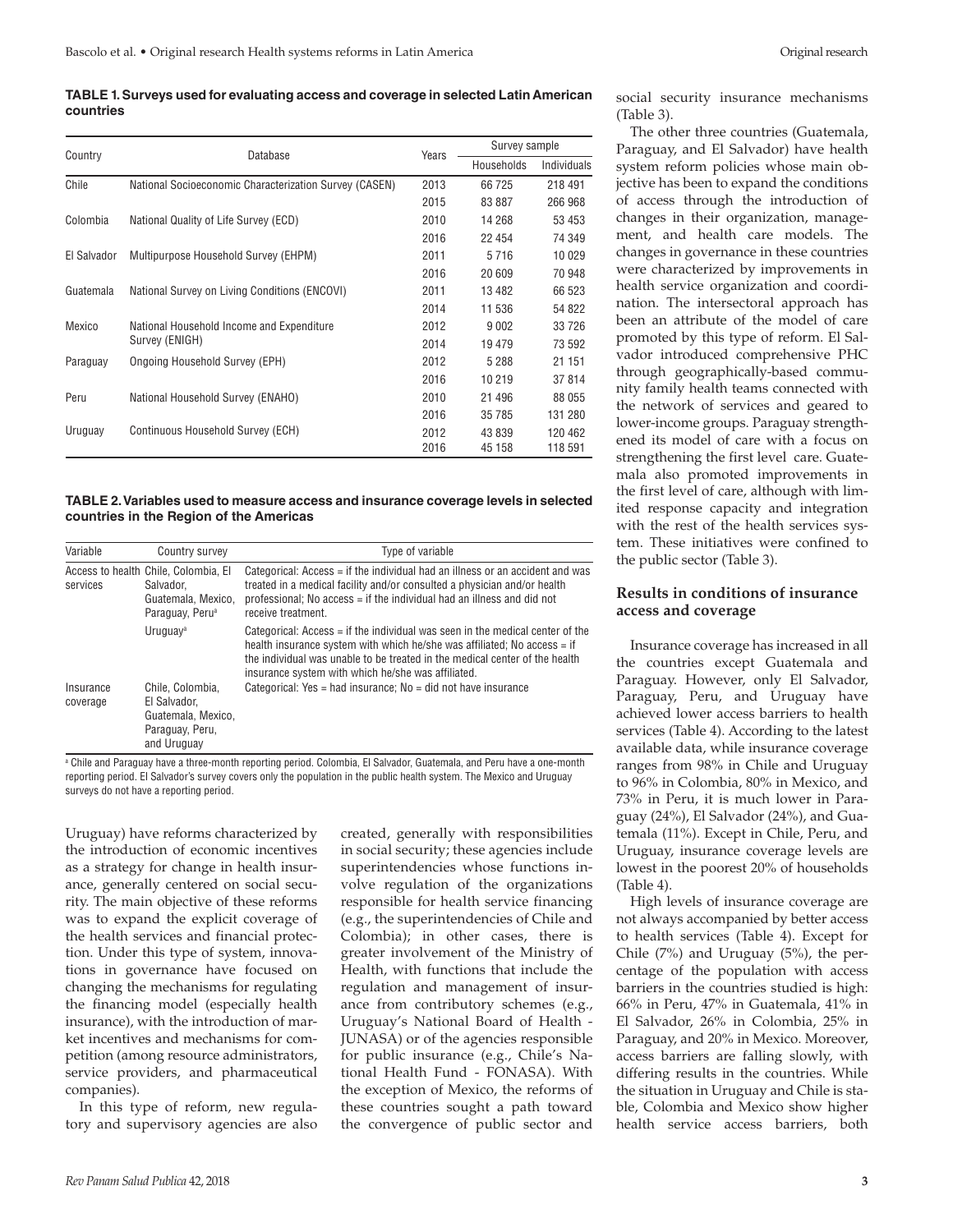| 2005, 2013<br>Chile               | Date             | Policy                                                                                                                                  | Objectives                                                                                                                                                      | Domain <sup>a</sup>                                    | Innovations in governance                                                                                                                                                                                                                        | Addressing PHC                                                                                                                                                                                                                                  | References    |
|-----------------------------------|------------------|-----------------------------------------------------------------------------------------------------------------------------------------|-----------------------------------------------------------------------------------------------------------------------------------------------------------------|--------------------------------------------------------|--------------------------------------------------------------------------------------------------------------------------------------------------------------------------------------------------------------------------------------------------|-------------------------------------------------------------------------------------------------------------------------------------------------------------------------------------------------------------------------------------------------|---------------|
|                                   |                  | establishing the Universal<br>Access Plan with Explicit<br>Guarantees (AUGE)<br>Law No. 19,996                                          | for a number of predefined<br>rights to health services<br>Guarantee enforceable<br>diseases                                                                    | Sector public and<br>social security<br>private sector | with regulated conditions of quality and access<br>Guarantee of explicit health service coverage,<br>to services                                                                                                                                 | The AUGE reforms assume that PHC is<br>the first level of care in the context of<br>health service delivery networks<br>(in the public sector)                                                                                                  | $4, 18 - 23$  |
| Colombia                          | 1993, 2012, 2015 | Unification of the Health<br>Law No. 100 of 1993.<br>Benefits Plan, Health<br>Statute, 2015                                             | contributory and subsidized<br>covered benefits; improve<br>systems by standardizing<br>comprehensive coverage<br>Expand coverage, merge<br>conditions for      | and public sector<br>Social security                   | the introduction of private social security resource<br>Creation of a regulated competitive system with<br>administrators. Elimination of the criterion for<br>coverage of included services and shift to an<br>exclusions-based benefits regime | stage, as a package of services; and in<br>the last stage, as the strengthening of<br>PHC has two expressions: in the first<br>the first level of care                                                                                          | 4, 18, 23, 24 |
| 2009<br>El Salvador               |                  | (Creating Hope)<br>Construyendo<br>la Esperanza                                                                                         | s access to<br>Guarantee the rural<br>health services<br>population'                                                                                            | Public sector                                          | Geographically-based changes in the organization<br>teams and teams of specialists), with intersectoral<br>of the health services (community family health<br>coordination and social participation                                              | PHC as a health system reform strategy                                                                                                                                                                                                          | 4             |
| Guatemala                         | 1997, 2001, 2011 | Development Law (2001)<br>Program for Expanding<br>Services (1997), Social<br>Inclusive Health Model<br>the Coverage of Basic<br>(2011) | to PHC services by the rural<br>care and lacks the ability to<br>that has difficulty receiving<br>and indigenous population<br>Increase equitable access<br>pay | Public sector                                          | deliver health services to the population without<br>System, based on contracts with civil society to<br>Creation of the Comprehensive Health Care<br>access to public facilities, especially rural<br>indigenous communities                    | organizations (CSO) with limited response<br>capacity. In 2001, the MIS promoted the<br>strengthening of primary care, although<br>first level of care through civil society<br>In the first stage, development of the<br>the scope was limited | $4, 25 - 27$  |
| 2003<br>Mexico                    |                  | Health (Public Insurance)<br>establishing the Social<br>Protection System in<br>General Health Law                                      | Increase public financing<br>health service coverage<br>to guarantee universal                                                                                  | Public sector                                          | the states and new forms of contracting providers<br>mechanisms for allocating federal resources to<br>Expansion of public financing, with new                                                                                                   | ambulatory services and the strengthening<br>of primary care through mobile health<br>community health coordinators that<br>teams, with health promoters and<br>PHC conceived as the delivery of<br>provide outreach services                   | 18,28         |
| 2002, 2009<br>Peru                |                  | Law on Universal Health<br>Comprehensive Health<br>Insurance, Framework<br>Insurance (2009)                                             | insurance to all citizens<br>comprehensive health<br>Gradually expand                                                                                           | Public sector and<br>social security                   | Regulations for a basic insurance plan for citizens<br>Gradual expansion of SIS (comprehensive health<br>enrolled in the social security and private<br>insurance) with government subsidies<br>insurance systems (2010).                        | Comprehensive Family and Community<br>PHC as a package of services in the<br>definition and expansion of the SIS,<br>and first level of care in the Basic<br>Health Care Model (MAIS-BFC)                                                       | 4.18,29       |
| Paraguay                          | 1996, 2008-2013  | Law 1032/96 creating the<br>National Health System;<br>Proposal for Change<br>2008-2013                                                 | Reduce inequity in access<br>by creating primary health<br>care units                                                                                           | Public sector                                          | Strengthening of primary care, with family<br>medicine teams and the elimination of<br>copayments                                                                                                                                                | Creation of Family Care Units as a strategy<br>for strengthening the first level of care                                                                                                                                                        | 30.           |
| 2007 to the<br>present<br>Uruguay |                  | Law No. 18,211 on the<br>Integrated National<br>Health System                                                                           | of social security insurance<br>the expansion<br>Improve coverage and<br>and public financing<br>equity with                                                    | and public sector<br>Social security                   | creation of the public health fund and promotion<br>Change in the financing model (greater public<br>of an integrated health care delivery system.<br>financing and equity in insurance) with the                                                | the promotion of health services delivery<br>Strengthening of the first level of care in<br>networks                                                                                                                                            | 4, 18, 23     |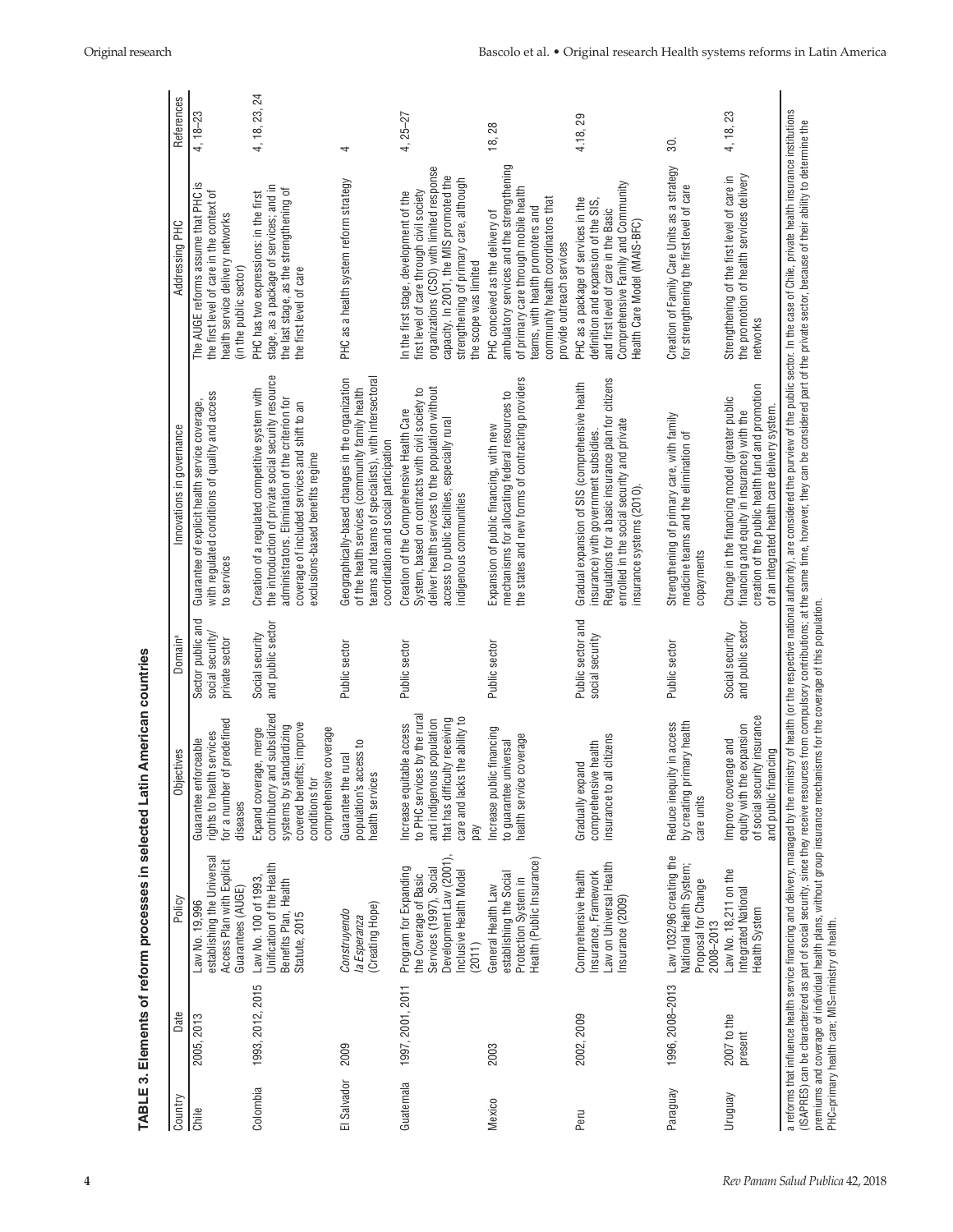|             |      |                   | Population without access to services |                    | Per capita GDP (US\$ at | Human                 |                    |                                      |                                   |
|-------------|------|-------------------|---------------------------------------|--------------------|-------------------------|-----------------------|--------------------|--------------------------------------|-----------------------------------|
| Country     | Year | Average<br>$(\%)$ | Poorest 20%<br>(%)                    | Richest 20%<br>(%) | Average<br>$(\%)$       | Poorest 20%<br>$(\%)$ | Richest 20%<br>(%) | current exchange rates) <sup>a</sup> | development<br>index <sup>b</sup> |
| Chile       | 2013 | 7                 |                                       | 6                  | 95                      | 96                    | 95                 | 13 792.9                             | 0.847                             |
|             | 2015 |                   |                                       | 6                  | 98                      | 98                    | 98                 |                                      |                                   |
| Colombia    | 2010 | 21                | 26                                    | 14                 | 89                      | 85                    | 95                 | 5 805.6                              | 0.727                             |
|             | 2016 | 26                | 32                                    | 19                 | 96                      | 94                    | 97                 |                                      |                                   |
| El Salvador | 2011 | 43                | 46                                    | 43                 | 17                      | 5                     | 36                 | 4 2 2 3.6                            | 0.680                             |
|             | 2016 | 41                | 42                                    | 37                 | 24                      |                       | 43                 |                                      |                                   |
| Guatemala   | 2011 | 46                | 52                                    | 37                 | 11                      | 4                     | 20                 | 4 146.7                              | 0.640                             |
|             | 2014 | 47                | 56                                    | 39                 | 11                      | 2                     | 27                 |                                      |                                   |
| México      | 2012 | 12                | 15                                    | 8                  | 76                      | 76                    | 77                 | 8 208.6                              | 0.762                             |
|             | 2014 | 20                | 25                                    | 14                 | 80                      | 78                    | 81                 |                                      |                                   |
| Paraguay    | 2012 | 32                | 43                                    | 24                 | 24                      | 3                     | 58                 | 4 0 7 7.7                            | 0.693                             |
|             | 2016 | 25                | 27                                    | 22                 | 24                      | 3                     | 58                 |                                      |                                   |
| Perú        | 2010 | 68                | 76                                    | 62                 | 63                      | 72                    | 61                 | 6 049.2                              | 0.740                             |
|             | 2016 | 66                | 69                                    | 61                 | 76                      | 82                    | 74                 |                                      |                                   |
| Uruguay     | 2012 |                   | 9                                     | 6                  | 97                      | 96                    | 98                 | 15 220.6                             | 0.795                             |
|             | 2016 | 5                 | 8                                     | 5                  | 98                      | 97                    | 99                 |                                      |                                   |

#### **TABLE 4. Variables of health service access and coverage, health expenditure, and per capita GDP in selected countries, first and last available year**

GDP=gross domestic product.

*Source:* 31, 32

a Data for 2016.

b Data for 2015.

#### **TABLE 5. Types of health service access barriers, selected countries, 2016 (or last available year)**

| Country     | Acceptability |           |                |           | Wait time |           |           | Desirability |                |           | Availability |           | Geographical distance |     |    |         | Economic |     |           | Cultural  |           |
|-------------|---------------|-----------|----------------|-----------|-----------|-----------|-----------|--------------|----------------|-----------|--------------|-----------|-----------------------|-----|----|---------|----------|-----|-----------|-----------|-----------|
|             | Average       | Q1        | Q <sub>5</sub> | Average   | Q1        | Q5        | Average   | Q1           | Q <sub>5</sub> | Average   | Q1           | Q5        | Average               | Q1  | Q5 | Average | Q1       | Q5  | Average   | Q1        | -05       |
| Chile       | <b>ND</b>     | <b>ND</b> | <b>ND</b>      | 1%        | 2%        | 1%        | 4%        | 4%           | 5%             | <b>ND</b> | <b>ND</b>    | <b>ND</b> | 2%                    | 3%  | 0% | 4%      | 4%       | 3%  | 24%       | 27%       | 15%       |
| Colombia    | 2%            | 2%        | 2%             | 18%       | 19%       | 15%       | 6%        | 2%           | 9%             | <b>ND</b> | <b>ND</b>    | <b>ND</b> | 5%                    | 10% | 2% | 8%      | 12%      | 2%  | 2%        | 4%        | 0%        |
| El Salvador | 6%            | 2%        | 8%             | <b>ND</b> | <b>ND</b> | <b>ND</b> | 3%        | 1%           | 4%             | 20%       | 25%          | 13%       | 2%                    | 4%  | 0% | 2%      | 3%       | 0%  | 2%        | 4%        | 1%        |
| Guatemala   | <b>ND</b>     | <b>ND</b> | <b>ND</b>      | 2%        | 1%        | 4%        | 4%        | 2%           | 6%             | 4%        | 9%           | 1%        | 3%                    | 7%  | 1% | 36%     | 40%      | 18% | 2%        | 2%        | 4%        |
| Mexico      | 0%            | 1%        | 0%             | 2%        | 2%        | 2%        | 3%        | 2%           | 3%             | 1%        | 3%           | 0%        | 2%                    | 3%  | 0% | 6%      | 10%      | 1%  | 1%        | 1%        | 0%        |
| Paraguay    | 1%            | 1%        | 0%             | <b>ND</b> | <b>ND</b> | <b>ND</b> | 3%        | 2%           | 2%             | <b>ND</b> | <b>ND</b>    | <b>ND</b> | 1%                    | 1%  | 0% | 1%      | 1%       | 2%  | <b>ND</b> | <b>ND</b> | ND.       |
| Peru        | 1%            | 2%        | 1%             | 12%       | 10%       | 9%        | 18%       | 13%          | 18%            | <b>ND</b> | <b>ND</b>    | <b>ND</b> | 5%                    | 13% | 2% | 9%      | 14%      | 5%  | 18%       | 33%       | 11%       |
| Uruguay     | <b>ND</b>     | <b>ND</b> | <b>ND</b>      | 2%        | 2%        | 2%        | <b>ND</b> | <b>ND</b>    | <b>ND</b>      | <b>ND</b> | <b>ND</b>    | <b>ND</b> | 1%                    | 1%  | 1% | 1%      | 1%       | 3%  | <b>ND</b> | <b>ND</b> | <b>ND</b> |

Q1, poorest 20% of the population; Q5, richest 20% of the population; ND, unavailable in the survey.

nationally and for the poorest segment of the population. Finally, the poorest households are more likely to report access barriers in all the countries studied, with the exception of Chile and Uruguay (Table 4).

Cultural barriers, wait times, and economic barriers were the main reasons why people did not seek health care (Table 5). Cultural barriers were especially important in Chile (24%) and Peru (19%), while wait times were an important factor in Colombia (19%) and Peru (10%). Economic barriers were reported more often in Guatemala (36%), Colombia (10%), and Peru (8%). Every type of barriers was more common in the poorest 20% of the population than in the wealthiest 20% (Table 5).

#### **DISCUSSION**

The values of equity, such as achieving health for all, especially for the poorest population, and the introduction of PHC have been key pillars of health system reform in the Region of the Americas in recent decades (3, 4). Indeed, the main messages of the Declaration of Alma-Ata were found in the health system reform policies of the countries studied. However, characterization of these countries' reform processes reveals two types of reform, with different types of interventions assumed to be the drivers of change in health systems––both with potential results in terms of access and coverage.

An initial group of five countries (Colombia [1993, 2012], Chile [2005, 2013], Mexico [2003], Peru [2002, 2009], and Uruguay [2007]) have promoted reforms centered on innovations in insurance models as a strategy for reforming the health system and expanding nominal coverage to ensure that the population is financially protected (4, 18). Despite the introduction of initiatives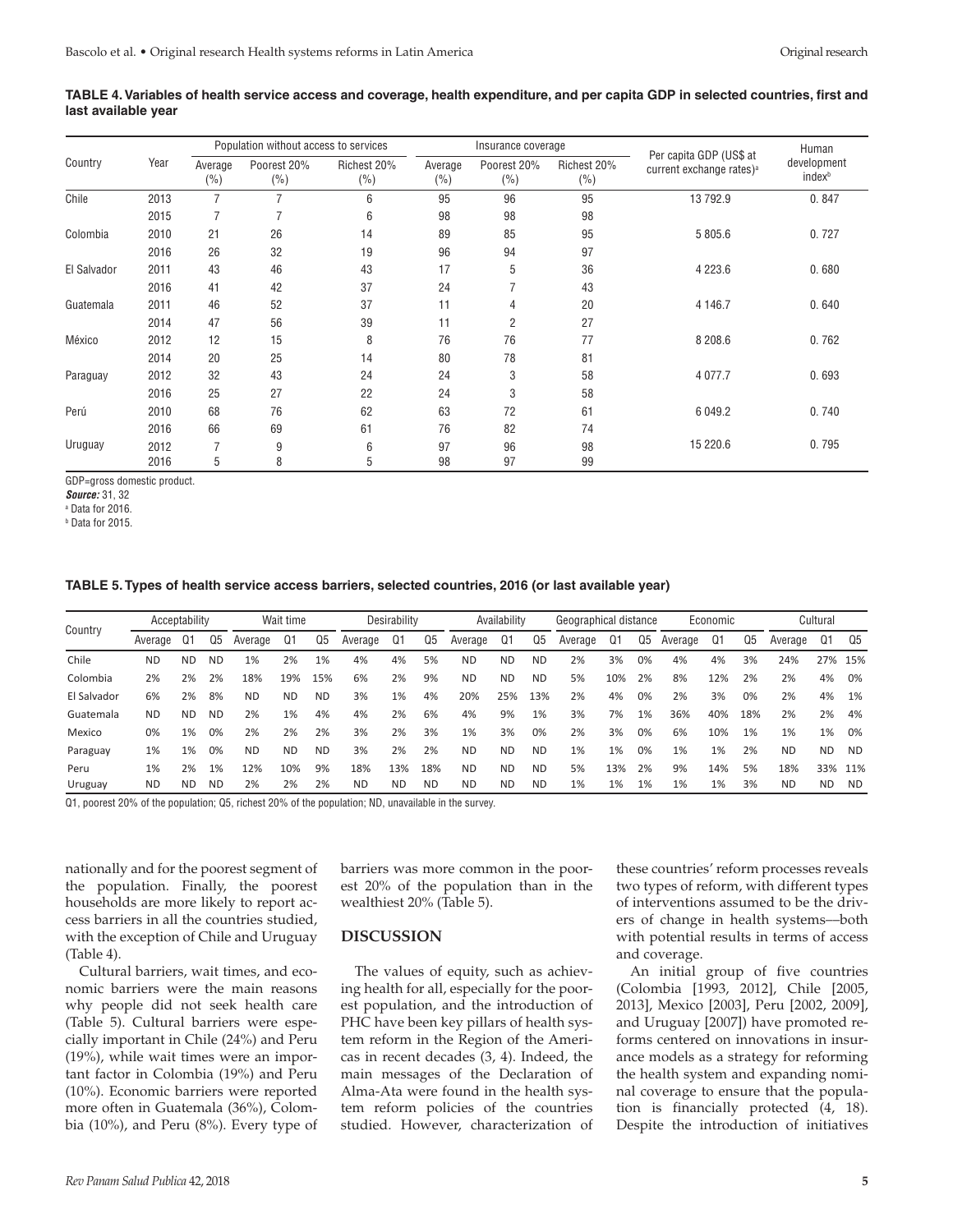promoting a new model of care for the socially marginalized population, the prevailing concepts of PHC are confined to establishing a limited package of services (23). A second group of countries (Paraguay [2008, 2013], El Salvador [2009], and Guatemala [2011]) have focused their interventions on strengthening and reforming the model of care and organizing health services to address the structural fragmentation of health systems. The changes in health service governance in these countries have pursued a comprehensive approach to PHC, with a first level of care that includes health public interventions focused on human rights, social participation, community empowerment, and intersectoral collaboration (27, 30, 35). In El Salvador, changes in health services governance also include new types of regulations to coordinate health service providers with a view to developing integrated networks (35).

These two groups of countries, however, should not be considered homogeneous. The way that segmentation and fragmentation have been addressed reveals specific characteristics.

Although most of the countries that have promoted changes in insurance have extended them beyond the public sector (with the exception of Mexico), there are still constraints to achieving convergence between the different subsystems, both in terms of per-capita investment and standardization of the package of covered services. Only Colombia and Uruguay had interventions designed to bridge the gaps in social security and public sector coverage (36, 37).

Among the countries that focused their efforts on changes in the model of care and the organization of services, only El Salvador has had explicit success in the creation of health service delivery networks. While progress has been observed in strengthening primary care in Paraguay, advances have been more limited in Guatemala. The instability of these policies and the severe vulnerability and social exclusion of much of the population in these countries has limited the progress of these reforms (25–27).

The analysis of health service access and coverage yields potential results for each type of reform that should be explored in greater depth in countryspecific case studies. The latest available

data show that all the countries that focused on changes in the insurance model have achieved high levels of insurance coverage (80–98% of the population) for both the general population and the poorest 20% (Table 4). Despite the increase in financial coverage, greater access to health services is more limited. Except in Chile and Uruguay, where access barriers are low (7% and 5%, respectively), in Colombia and Mexico 26% and 20% of the population, respectively, still face health service access barriers, with even higher figures for the poorest segment of the population (Table 4). Finally, access barriers in Peru remain high (66%). Weak initiatives for strengthening and reforming the model of care and the organization of health services through a comprehensive approach to PHC could explain these limitations (23, 24).

In the countries that focused on strengthening health service organization, improvements have been observed in access by the poorest population, except in Guatemala (Table 4). A comprehensive PHC approach (El Salvador) and sustained efforts to strengthen the first level of care (Paraguay) are factors that may have facilitated the improvements in access (30, 34). At the same time, insurance coverage in this group of countries has not changed substantially. A clear achievement, however, is the fact that both Paraguay and El Salvador have reduced out-of-pocket expenditures on first-level health services, with low numbers of people reporting lack of access for economic reasons (Table 4). The creation of health teams and new health services in the regions with greater health needs have led to these outcomes (4, 30).

More in-depth analyses of these reform processes could focus on certain future challenges. First, the organizational changes in the different types of health system reform are the result of political processes spearheaded by government action and accompanied by the joint efforts of different social stakeholders. Characterizing the State entities and agencies responsible for developing and implementing these initiatives, and identifying the social stakeholders involved, is an essential part of characterizing the leadership and governance of health system reform processes (4, 5).

Second, analysis of the results of the reform processes, measured in terms of access to health services, should consider factors related to the economic and social context of each country, such as the availability of public resources for investment and the material living conditions of the population. Although the HDI and GDP per capita show clear economic and social differences among the countries studied (Table 4), a more in-depth, multidimensional approach to poverty and inequality in the Region's population is needed.

Finally, health system reform processes aimed at institutional and structural changes in the health systems should not be conceived as discrete, short-term activities, but rather, as longterm initiatives. It should also be noted that while the two processes of change usually characterize different types of health system reform, both may simultaneously be present in some countries (4).

Although this type of study offers an analysis of access barriers as a source of information to correct policy-making (15-17), it has several limitations. First, the lack of baseline information limits the study design to the use of cross-sectional information, which reduces the capacity to infer causality, given the distance between the launch date of the reform and the first measurement used. In addition, the access and coverage variables do not necessarily cover the same time period as the reform processes in the countries studied. Furthermore, in some cases (Chile, Guatemala, and Mexico), the available information limited the comparison to between just two or three years, preventing the capture of substantive changes in the results. Finally, while this study offers an overview of the results achieved in equity, more robust studies are needed to systematize the monitoring of change processes in health systems and the impact of these changes on equity in health access and coverage.

**Acknowledgments.** The authors would like to thank Ricardo Sánchez for his contributions to this article.

**Conflicts of interest.** None declared.

**Disclaimer.** Authors hold sole responsibility for the views expressed in the manuscript, which may not necessarily reflect the opinion or policy of the RPSP/ PAJPH or the Pan American Health Organization.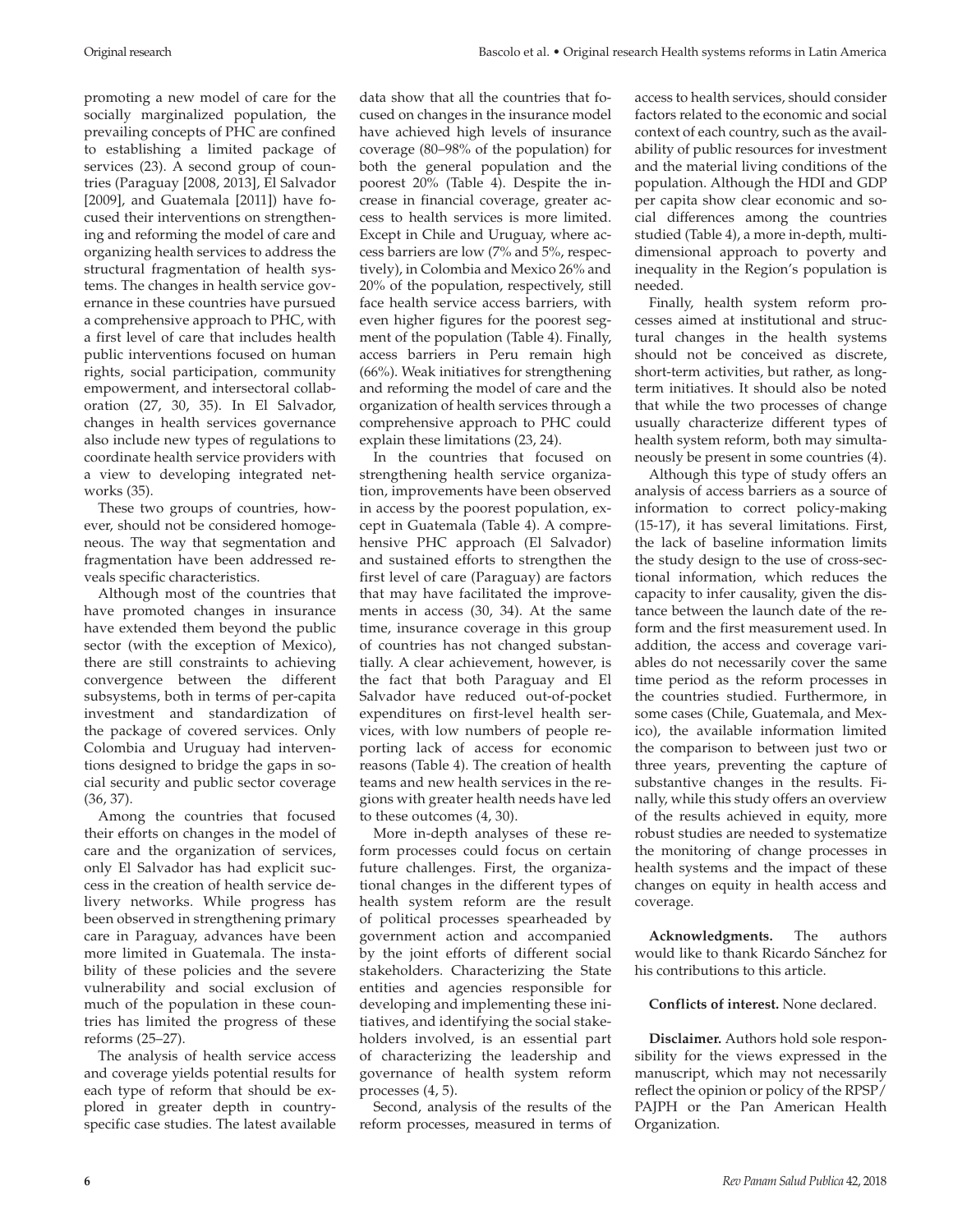#### **REFERENCES**

- 1. World Health Organization (WHO). Declaration of Alma-Ata. International Conference on Primary Health Care, Alma Ata, USSR. Geneva: WHO; 1978. Disponible en: [http://www.who.int/](http://www.who.int/hpr/NPH/docs/declaration_almaata.pdf) [hpr/NPH/docs/declaration\\_almaata.](http://www.who.int/hpr/NPH/docs/declaration_almaata.pdf) [pdf](http://www.who.int/hpr/NPH/docs/declaration_almaata.pdf). Acceso el 12 de diciembre de 2017.
- 2. Puras D. Universal health coverage: a return to Alma-Ata and Ottawa. Health Hum Rights. 2016;18(2):7–10.
- 3. Atun R, Monteiro de Andrade LO, Almeida G, Cotlear D, Dmytraczenko T, Frenz P, et al. Health-system reform and universal health coverage in Latin America. Lancet. 2015;385(9974):1230–47.
- 4. Organización Panamericana de la Salud (OPS). Rectoría y gobernanza hacia la salud universal. En: Salud en las Américas 2017. Washington, DC: OPS; 2017. Disponible en: [http://www.paho.org/](http://www.paho.org/salud-en-las-americas-2017/?post_type=post_t_es&p=309&lang=es) [salud-en-las-americas-2017/?post\\_type-](http://www.paho.org/salud-en-las-americas-2017/?post_type=post_t_es&p=309&lang=es) [=post\\_t\\_es&p=309&lang=es](http://www.paho.org/salud-en-las-americas-2017/?post_type=post_t_es&p=309&lang=es) Acceso el 20 de mayo de 2018.
- 5. Báscolo EP, Yavich N, Denis JL. Analysis of the enablers of capacities to produce primary health care-based reforms in Latin America: a multiple case study. Family Practice. 2016;33(3):207–18.
- 6. Dmytraczenko T, Almeida G. Toward universal health coverage and equity in Latin America and the Caribbean: evidence from selected countries. Washington, DC: World Bank; 2015. Disponible en: [https://openknowledge.worldbank.](https://openknowledge.worldbank.org/handle/10986/22026) [org/handle/10986/22026](https://openknowledge.worldbank.org/handle/10986/22026) License: CC BY 3.0 IGO Acceso el 10 de diciembre de
- 2017.<br>7. World Health Assembly (WHO). Sustainable health financing structures and universal coverage. Geneva: WHO, 2011. Disponible en: [http://apps.who.](http://apps.who.int/gb/ebwha/pdf_files/EB128/B128_R8-en.pdf) [int/gb/ebwha/pdf\\_files/EB128/B128\\_](http://apps.who.int/gb/ebwha/pdf_files/EB128/B128_R8-en.pdf) [R8-en.pdf](http://apps.who.int/gb/ebwha/pdf_files/EB128/B128_R8-en.pdf) Acceso el 8 de diciembre del 2017.
- 8. Organización Panamericana de la Salud (OPS). Estrategia para el acceso universal a la salud y la cobertura universal de salud. 53.° Consejo Directivo de la OPS, 66.<sup>a</sup> Sesión del Comité Regional de la OMS para las Américas. Resolución CD53/5.R2. Washington, D.C.: OPS; 2014.
- 9. Andersen RM, Newman JF. Societal and individual determinants of medical care utilization in the United States. Milbank Mem Fund Q. 2005;83(4). doi:10.1111/j.1468-0009.2005.00428.x.
- 10. Travassos C, Martins M. Uma revisão sobre os conceitos de acesso e utilização de serviços de saúde. Cad Saude Publica. 2004;20(S2):S190–8.
- 11. Gulliford M, Figueroa-Monhoz J, Morgan M, Hughes D, Gibson B, Beech R, et al. What does "access to health care" mean? J Health Serv Res Policy. 2002;7(3):186–8.
- 12. Sanchez M, Ciconelli RM. The concepts of health access. Rev Panam Salud Publica. 2012;31(3):260–8.
- 13. Andersen RM. Revisiting the behavioral model and access to medical care: does it matter? J Health Soc Behav. 1995;36(1):1–10.
- 14. Penchansky R, Thomas JW. The concept of access: definition and relationship to consumer satisfaction. Med Care. 1981;19(2):127–40.
- 15. Thorpe JM, Thorpe CT, Kennelty KA, Pandhi N. Patterns of perceived barriers to medical care in older adults: a latent class analysis. BMC Health Services Research. 2011;11:181. doi: 10.1186/1472-6963-11-181.
- 16. McCutcheon AL. Latent class analysis. Beverly Hills and London: Sage Publications; 1987.
- 17. Hagenaars JA, Halman LC. Searching for ideal types: the potentialities of latent class analysis. Eur Sociol Rev. 1989;5(1):81–96.
- 18. Ferreiro Yazigi A, Sierra LA. El papel de las superintendencias en la regulación de seguros de salud: los casos de Chile, Argentina, Perú y Colombia. Washington, D.C: Organización Panamericana de la Salud; 2000.
- 19. Sojo A. Health benefits guarantees in Latin America: equity and quasi-market restructuring at the beginning of the Millennium. Estudios y perspectivas series. Ciudad de México: Comisión Económica para América Latina y el Caribe; 2006. Disponible en: [http://www.](http://www.eclac.org/cgibin/getProd.asp?xml=/publicaciones/xml/1/25601/P25601.xml&xsl=/mexico/tpl-i/p9f.xsl&base=/tpl-i/top-bottom.xslt) [eclac.org/cgibin/getProd.asp?xml=/](http://www.eclac.org/cgibin/getProd.asp?xml=/publicaciones/xml/1/25601/P25601.xml&xsl=/mexico/tpl-i/p9f.xsl&base=/tpl-i/top-bottom.xslt) [publicaciones/xml/1/25601/P25601.](http://www.eclac.org/cgibin/getProd.asp?xml=/publicaciones/xml/1/25601/P25601.xml&xsl=/mexico/tpl-i/p9f.xsl&base=/tpl-i/top-bottom.xslt) [xml&xsl=/mexico/tpl-i/p9f.xsl&base=/](http://www.eclac.org/cgibin/getProd.asp?xml=/publicaciones/xml/1/25601/P25601.xml&xsl=/mexico/tpl-i/p9f.xsl&base=/tpl-i/top-bottom.xslt) [tpl-i/top-bottom.xslt.](http://www.eclac.org/cgibin/getProd.asp?xml=/publicaciones/xml/1/25601/P25601.xml&xsl=/mexico/tpl-i/p9f.xsl&base=/tpl-i/top-bottom.xslt) Acceso el 12 de diciembre de 2017.
- 20. Ministerio de Salud de Chile (MINSA). Gobierno de Chile. Normativas del AUGE (Acceso Universal Garantías Explícitas) 2013. Santiago de Chile: MINSA; 2013. Disponible en: [http://web.minsal.cl/](http://web.minsal.cl/AUGE_NORMATIVA) [AUGE\\_NORMATIVA](http://web.minsal.cl/AUGE_NORMATIVA) Acceso el 5 de diciembre de 2017.
- 21. Bitran R. Explicit health guarantees for Chileans: the AUGE benefits package. Universal Health Coverage Series; UNICO Studies Series No 21. Washington, D.C.: The World Bank*,* 2015. Disponible en: [http://](http://wwwwds.worldbank.org/external/default/WDSContentServer/WDSP/IB/2013/02/01/000356161_20130201171654/Rendered/PDF/749580NWP0CHIL00Box374316B00PUBLIC0.pdf) [wwwwds.worldbank.org/external/de](http://wwwwds.worldbank.org/external/default/WDSContentServer/WDSP/IB/2013/02/01/000356161_20130201171654/Rendered/PDF/749580NWP0CHIL00Box374316B00PUBLIC0.pdf)[fault/WDSContentServer/WDSP/IB/2](http://wwwwds.worldbank.org/external/default/WDSContentServer/WDSP/IB/2013/02/01/000356161_20130201171654/Rendered/PDF/749580NWP0CHIL00Box374316B00PUBLIC0.pdf) [013/02/01/000356161\\_20130201171654/](http://wwwwds.worldbank.org/external/default/WDSContentServer/WDSP/IB/2013/02/01/000356161_20130201171654/Rendered/PDF/749580NWP0CHIL00Box374316B00PUBLIC0.pdf) [Rendered/PDF/749580NWP0CHIL00Box](http://wwwwds.worldbank.org/external/default/WDSContentServer/WDSP/IB/2013/02/01/000356161_20130201171654/Rendered/PDF/749580NWP0CHIL00Box374316B00PUBLIC0.pdf) [374316B00PUBLIC0.pdf](http://wwwwds.worldbank.org/external/default/WDSContentServer/WDSP/IB/2013/02/01/000356161_20130201171654/Rendered/PDF/749580NWP0CHIL00Box374316B00PUBLIC0.pdf) Acceso el 12 de enero de 2018.
- 22. Gobierno de Chile. Ley N° 19.966 Régimen de Garantías en Salud. Santiago de Chile: Gobierno de Chile; 2004. Disponible en: [http://www.leychile.cl/](http://www.leychile.cl/Navegar?idNorma=229834&idParte=0) [Navegar?idNorma=229834&idParte=0](http://www.leychile.cl/Navegar?idNorma=229834&idParte=0) Acceso el 12 de enero de 2018.
- 23. Giovanella L. Atención Primaria de Salud en Suramérica. Río de Janeiro: Instituto Suramericano de Gobierno en Salud/ Unión de Naciones Suramericanas; 2015.
- 24. Ruiz Gómez F, Zapata Jaramillo T, Garavito Beltrán L. Colombian health care system: results on equity for five health dimensions, 2003–2008. Rev Panam Salud Publica. 2013;33(2):107–15.
- 25. Becerril-Montekio V, López-Dávila L. El sistema de salud de Guatemala. Salud Publica Mex. 2011;53(S2):s197–208.
- 26. Cardelle, Alberto José Frick. Health care reform in Central America: NGOgovernment collaboration in Guatemala and El Salvador. Miami: North-South Center Press at the University of Miami; 2003.
- 27. Feo O, Tovar K. Informe de evaluación del modelo incluyente de salud MIS Guatemala. Disponible en: [http://saludintegralincluyente.com/ftp/](http://saludintegralincluyente.com/ftp/saludintegralincluyente/DOCUMENTOS/PDF/informes/Informe%20Evaluacion%20MIS.pdf) [saludintegralincluyente/DOCUMENTOS/](http://saludintegralincluyente.com/ftp/saludintegralincluyente/DOCUMENTOS/PDF/informes/Informe%20Evaluacion%20MIS.pdf) [PDF/informes/Informe%20Evaluacion%](http://saludintegralincluyente.com/ftp/saludintegralincluyente/DOCUMENTOS/PDF/informes/Informe%20Evaluacion%20MIS.pdf) [20MIS.pdf](http://saludintegralincluyente.com/ftp/saludintegralincluyente/DOCUMENTOS/PDF/informes/Informe%20Evaluacion%20MIS.pdf)
- 28. Knaul FM, Arreola–Ornelas H, Méndez– Carniado O, Bryson-Cahn C, Barafsky J, Maguire R, et al. Evidence is good for your health system: policy reform to remedy catastrophic and impoverishing health spending in Mexico. Lancet. 2006;368(9549):828–41.
- 29. Levino A, Carvalho EF. Comparative analysis of health systems on the triple border between Brazil, Colombia, and Peru. Rev Panam Salud Publica. 2011;30(5):490–500.
- 30. Dullak R, Rodriguez-Riveros MI, Bursztyn I, Cabral-Bejarano MS, Ruoti M, Paredes ME, et al. Atención primaria en salud en Paraguay: panorámica y perspectiva. Ciênc. Saúde Coletiva. 2011;16(6):2865–75.
- 31. Datos del Banco Mundial. Indicadores de Desarrollo Mundial, Disponible en: [https://datos.bancomundial.org/indi](https://datos.bancomundial.org/indicator/NY.GDP.PCAP.CD)[cator/NY.GDP.PCAP.CD](https://datos.bancomundial.org/indicator/NY.GDP.PCAP.CD). Acceso el 5 de enero de 2018.
- 32. Programa de las Naciones Unidas para el Desarrollo. Panorama General: Informe sobre Desarrollo Humano 2016. Nueva York, NY: PNUD; 2016. Disponible en: [http://hdr.undp.org/sites/default/files/](http://hdr.undp.org/sites/default/files/HDR2016_SP_Overview_Web.pdf) [HDR2016\\_SP\\_Overview\\_Web.pdf](http://hdr.undp.org/sites/default/files/HDR2016_SP_Overview_Web.pdf). Acceso el 5 de enero de 2018.
- 33. Pan American Health Organization (PAHO). Health in the Americas 2012: Uruguay. Washington, D.C.: PAHO; 2012. Disponible en: [http://www.paho.org/hq/](http://www.paho.org/hq/index.php?option=com_docman&task=doc_view&gid=25190&Itemid=) [index.php?option=com\\_docman&task-](http://www.paho.org/hq/index.php?option=com_docman&task=doc_view&gid=25190&Itemid=) [=doc\\_view&gid=25190&Itemid=](http://www.paho.org/hq/index.php?option=com_docman&task=doc_view&gid=25190&Itemid=) Acceso el 5 de enero de 2018.
- 34. Organización Panamericana de la Salud (OPS). El Salvador en el camino hacia la cobertura universal de salud: logros y desafíos. Washington, D.C.: OPS; 2014. Disponible en: [http://www.paho.](http://www.paho.org/els/index.php?option=com_docman&view=download&category_slug=documentos-estrategicos&alias=1482-el-salvador-en-el-camino-hacia-la-cobertura-universal-de-salud-logros-y-desafios&Itemid=364) [org/els/index.php?option=com\\_doc](http://www.paho.org/els/index.php?option=com_docman&view=download&category_slug=documentos-estrategicos&alias=1482-el-salvador-en-el-camino-hacia-la-cobertura-universal-de-salud-logros-y-desafios&Itemid=364)[man&view=download&category\\_](http://www.paho.org/els/index.php?option=com_docman&view=download&category_slug=documentos-estrategicos&alias=1482-el-salvador-en-el-camino-hacia-la-cobertura-universal-de-salud-logros-y-desafios&Itemid=364) [slug=documentos-estrategicos&alia](http://www.paho.org/els/index.php?option=com_docman&view=download&category_slug=documentos-estrategicos&alias=1482-el-salvador-en-el-camino-hacia-la-cobertura-universal-de-salud-logros-y-desafios&Itemid=364)[s=1482-el-salvador-en-el-camino-ha](http://www.paho.org/els/index.php?option=com_docman&view=download&category_slug=documentos-estrategicos&alias=1482-el-salvador-en-el-camino-hacia-la-cobertura-universal-de-salud-logros-y-desafios&Itemid=364)[cia-la-cobertura-universal-de-salud](http://www.paho.org/els/index.php?option=com_docman&view=download&category_slug=documentos-estrategicos&alias=1482-el-salvador-en-el-camino-hacia-la-cobertura-universal-de-salud-logros-y-desafios&Itemid=364)[logros-y-desafios&Itemid=364](http://www.paho.org/els/index.php?option=com_docman&view=download&category_slug=documentos-estrategicos&alias=1482-el-salvador-en-el-camino-hacia-la-cobertura-universal-de-salud-logros-y-desafios&Itemid=364) Acceso el 3 de enero de 2018.
- 35. Ministerio de Salud de El Salvador. La reforma de salud en el Salvador. San Salvador: Ministerio de Salud; 2009. Disponible en: [https://www.paho.](https://www.paho.org/els/index.php?option=com_docman&view=download&category_slug=reforma-del-sector-salud&alias=1047-reforma-de-salud-1&Itemid=364) [org/els/index.php?option=com\\_doc](https://www.paho.org/els/index.php?option=com_docman&view=download&category_slug=reforma-del-sector-salud&alias=1047-reforma-de-salud-1&Itemid=364)[man&view=download&category\\_slug-](https://www.paho.org/els/index.php?option=com_docman&view=download&category_slug=reforma-del-sector-salud&alias=1047-reforma-de-salud-1&Itemid=364) [=reforma-del-sector-salud&alias=1047](https://www.paho.org/els/index.php?option=com_docman&view=download&category_slug=reforma-del-sector-salud&alias=1047-reforma-de-salud-1&Itemid=364) [reforma-de-salud-1&Itemid=364](https://www.paho.org/els/index.php?option=com_docman&view=download&category_slug=reforma-del-sector-salud&alias=1047-reforma-de-salud-1&Itemid=364) Acceso el 24 de mayo de 2018.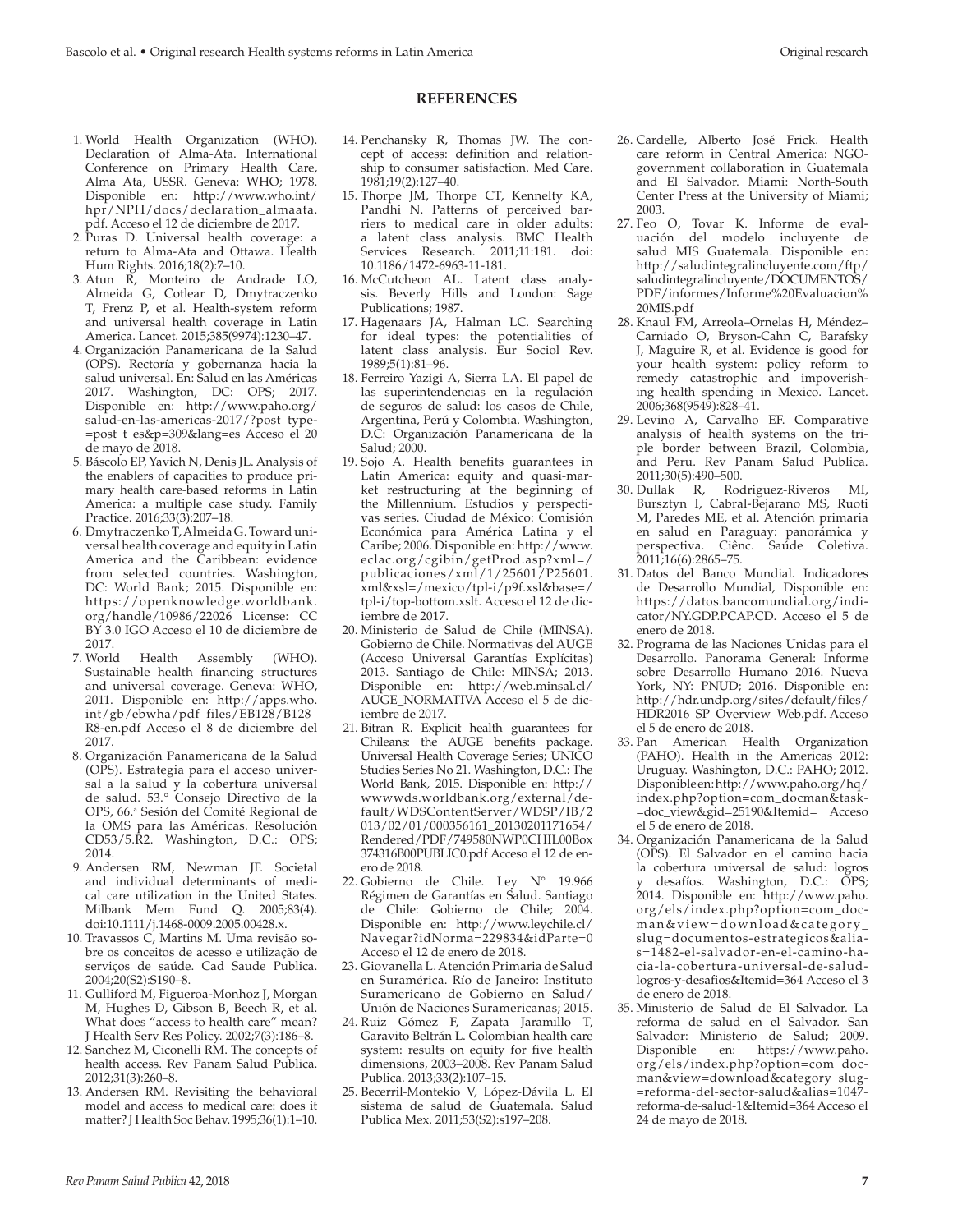36. Ministerio de Salud y Protección Social de Colombia. Resolución 0064111. Bogotá: Ministerio de Salud y Protección Social; 2016. Disponible en: [https://www.min](https://www.minsalud.gov.co/Normatividad_Nuevo/Resoluci�n%206411%20de%202016.pdf)[salud.gov.co/Normatividad\\_Nuevo/](https://www.minsalud.gov.co/Normatividad_Nuevo/Resoluci�n%206411%20de%202016.pdf) [Resolución%206411%20de%202016.pdf](https://www.minsalud.gov.co/Normatividad_Nuevo/Resoluci�n%206411%20de%202016.pdf) Acceso el 24 de mayo de 2018.

37. World Health Organization (WHO). Uruguay: building uo the national integrated health system. Geneva: WHO; 2015. Disponible en: [http://apps.who.int/iris/](http://apps.who.int/iris/bitstream/handle/10665/187934/WHO_HIS_HGF_CaseStudy_15.10_eng.pdf;jsessionid=6D74CF075AC558A356096FE8E97E035E?sequence=1) [bitstream/handle/10665/187934/WHO\\_](http://apps.who.int/iris/bitstream/handle/10665/187934/WHO_HIS_HGF_CaseStudy_15.10_eng.pdf;jsessionid=6D74CF075AC558A356096FE8E97E035E?sequence=1) [HIS\\_HGF\\_CaseStudy\\_15.10\\_eng.pdf;j](http://apps.who.int/iris/bitstream/handle/10665/187934/WHO_HIS_HGF_CaseStudy_15.10_eng.pdf;jsessionid=6D74CF075AC558A356096FE8E97E035E?sequence=1)[sessionid=6D74CF075AC558A356096FE-](http://apps.who.int/iris/bitstream/handle/10665/187934/WHO_HIS_HGF_CaseStudy_15.10_eng.pdf;jsessionid=6D74CF075AC558A356096FE8E97E035E?sequence=1) [8E97E035E?sequence=1](http://apps.who.int/iris/bitstream/handle/10665/187934/WHO_HIS_HGF_CaseStudy_15.10_eng.pdf;jsessionid=6D74CF075AC558A356096FE8E97E035E?sequence=1) Acceso el 24 de mayo de 2018.

Manuscript received (original Spanish version) on 18 January 2018. Revised version accepted for publication on 31 May 2018.

# **Lógicas de transformación de los sistemas de salud en América Latina y resultados en acceso y cobertura de salud**

**RESUMEN** *Objetivo.* Caracterizar los procesos de reforma del sistema de salud implementados en ocho países de América Latina y evaluar sus resultados en las condiciones de acceso y cobertura de salud.

*Métodos.* Se combina una caracterización de los procesos de transformación de los sistemas de salud de Chile, Colombia, El Salvador, Guatemala, México, Paraguay, Perú y Uruguay con la evaluación de sus condiciones de acceso y cobertura, mediante el uso de encuestas nacionales de hogares representativos de los países estudiados.

*Resultados.* Cinco países introdujeron cambios para ampliar la cobertura financiera, con perspectivas de atención primaria limitadas a la expansión de paquetes de servicios de salud, mientras que tres países priorizaron cambios en la organización de los servicios de salud, con una perspectiva más integral de la atención primaria de salud. Los países ubicados en el primer grupo aumentan la cobertura del seguro pero sin mejoras en el acceso a los servicios de salud. En el segundo grupo de países, aunque ha mostrado mejoras, persisten altos niveles de barreras de acceso.

*Conclusiones.* Las reformas de los sistemas de salud pueden caracterizarse en función del tipo de transformaciones promovidas. Las reformas centradas en expandir la cobertura de seguros mejoran la cobertura financiera, aunque no se traducen en cambios positivos en el acceso. Las reformas que priorizan la transformación en la organización de los servicios de salud logran avances en el acceso, pero aún persisten altos niveles de la población que reportan barreras de acceso en esos países. Las condiciones socioeconómicas de la población y la inestabilidad de las políticas son obstáculos para lograr avances más significativos.

**Palabras clave** Reforma de la atención de salud; cobertura de los servicios de salud; accesibilidad a los servicios de salud; atención primaria de salud.